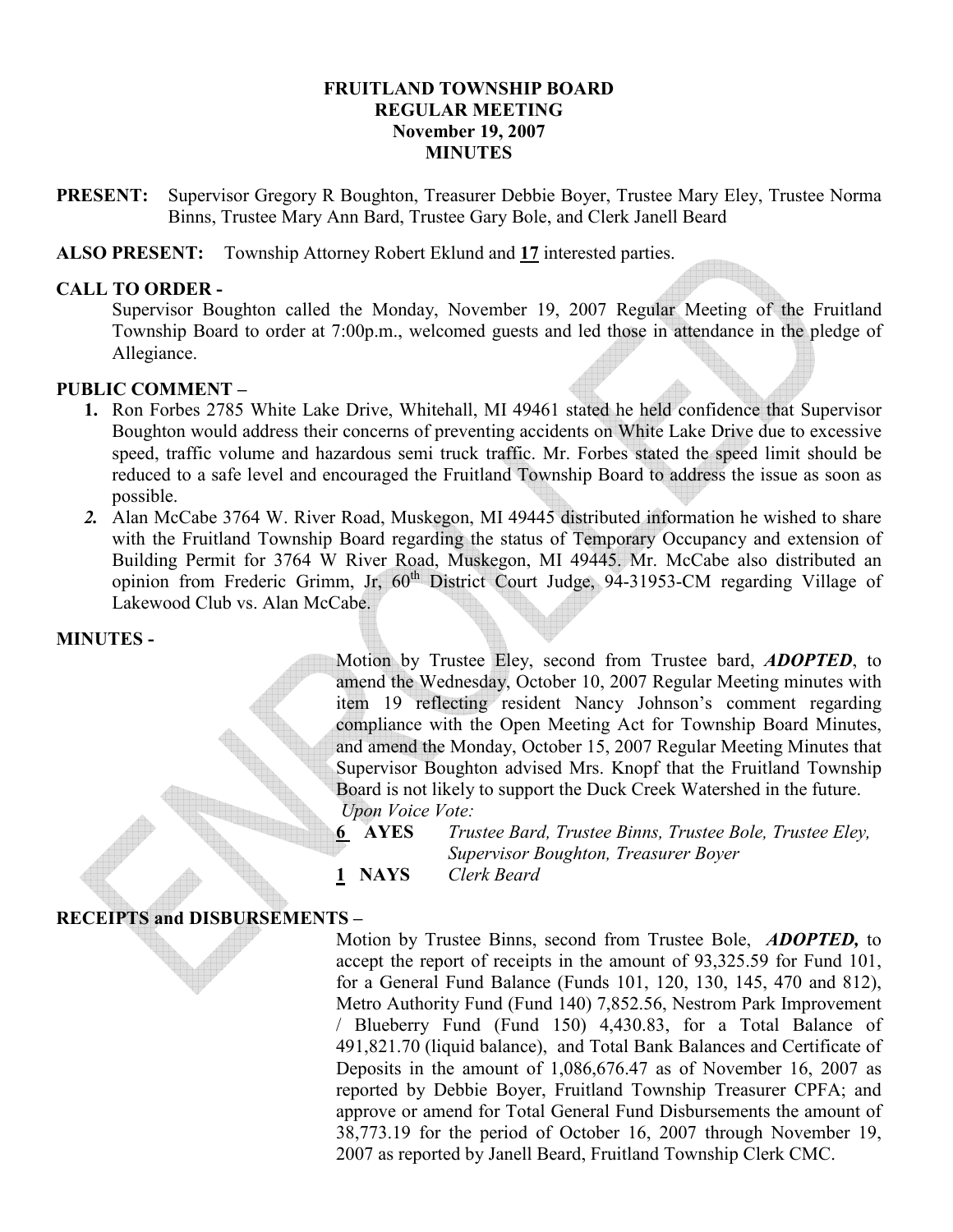## FRUITLAND TOWNSHIP BOARD NOVEMBER 19, 2007 REGULAR MEETING MINUTES Page 2 Upon Voice Vote: 7 AYES.

## CORRESPONDENCE:

1. White Lake Ambulance Authority Annual Report

Trustee Mary Ann Bard read a statement from Brain Binns, Director of the White Lake Ambulance Authority which stated the Authority has a staff of 34, 12 serving as paramedics and 22 are EMT and EMT-S status; there are two advanced life support ambulances scheduled 24 hours a day, 7 days a week, and 365 days a year; each ambulance is staffed by 1- Paramedic and 1- EMT or EMT-S. If the patient is in critical condition the ambulance is staffed with additional personnel. Two additional advanced life support ambulances are available as call in responses as well as advanced life support non-transporting e-unit and mass casualty disaster trailer; Total calls for fiscal year 2006 / 2007 were 1,812 down 2 calls from previous year; in 2003 the authority made a promise to the White Lake Community to ask voter's for enough funding to cover the gap between the authority's operational costs and the under funded reimbursements it receives from Medicare and Medicaid. That promise was fulfilled with a reduced millage request this year of .55 mills down fro the .625 mills approved in 2005. A promise made, a promise kept.

- 2. Supervisor Boughton acknowledged receipt of materials from Kim McGee regarding concerns for the water quality of White Lake which included a Draft Proposal for Mandatory Sewage Disposal System, an Ottawa County Health Department "Real Estate Transfer Evaluation Policy, and a full set of Ottawa County Environmental Health Regulations which were amended to include the Ottawa County Health Department Real Estate Transfer Evaluation Policy. Mr. McGee sent same materials to Vicky Webster at Muskegon County Health Department for her review and comment and suggested the Fruitland Township Board invite Ms Webster to a future meeting to discuss.
- 3. Dale Augustin, Letter of Resignation as representative White Lake Fire Authority

Motion by Trustee Bole, second from Trustee Bard, ADOPTED, to accept with regret the resignation of Dale Augustin, as a Fruitland Township representative, from the White Lake Fire Authority, and direct Supervisor Boughton to send letter of appreciation for his service to the township.

Upon Voice Vote: 7 AYES.

## 4. Muskegon Area First

Rich Houtteman, Business Development Specialist for Muskegon Area First, a non-profit, 501 (c) (6), organization that specializes in county-wide economic development whose core function is to enhance the economic vitality of Muskegon County and meet with existing and perspective business and industry to locate within Muskegon County to provide opportunities for the residents of Fruitland Township and the other communities within Muskegon County. Current projects include Muskegon County Wastewater and prospective greenhouse farmers at the site, Primestar Solar conducts advanced finishing and will provide 20 – 30 jobs, and Aerofoil may provide up to 30 jobs. Muskegon Area First has engaged a Mainstreet Manager to work in conjunction with the Cit of Muskegon and the Muskegon Community Foundation for the development of the downtown area of Muskegon.

## NEW BUSINESS -

## 1. 07-11-01 Request to Muskegon County Road Commission RE: Nestrom Road Regarding 61 06 131 400 0026 20

Amended motion by Trustee Bole, second from Treasurer Boyer, ADOPTED, to include parcel number 61 06 131 400 0026 20, that the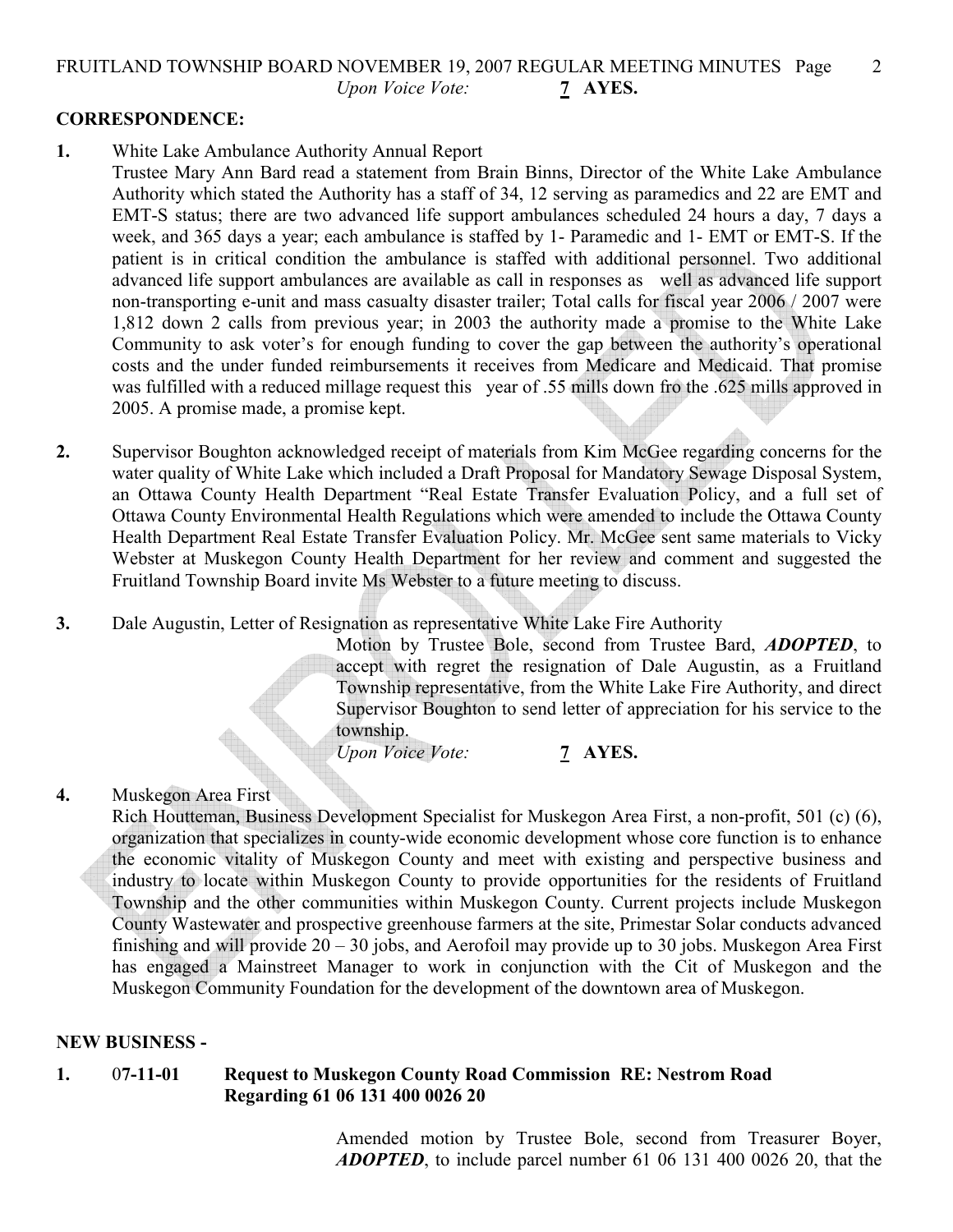FRUITLAND TOWNSHIP BOARD NOVEMBER 19, 2007 REGULAR MEETING MINUTES Page 3 Fruitland Township Supervisor be authorized to sign a letter to the Muskegon County Road Commission requesting that the commission relinquish its claim of public easement for the west 33 feet of the former Nestrom Road, at River Road, along the township owned parcel property line.

Upon Voice Vote: 7 AYES.

### 2. 07-11-02 Resolution of Case 06-44788 Macejewski v. Muskegon County Road Commission

Amended motion by Trustee Eley, second from Trustee Bard, ADOPTED, to insert settlement approved by Muskegon County Road Commission for Simonelli Road, north of Duck Lake Road, and South of Riley-Thompson Road, that the Fruitland Township Board accept the recommendation of Township Attorney Robert Eklund regarding the settlement of Case 06-44788CH and communicate said action to the attorneys for the Plaintiff and Defendant of said case.

### ROLL CALL VOTE:

Trustee Bard, AYE Trustee Bole, AYE Trustee Binns, AYE Trustee Eley, AYE Treasurer Boyer, AYE Clerk Beard, AYE Supervisor Boughton, AYE

### 3. 07-11-03 Planning Commission

a. Special Land Use Permit for Cellular Tower - Application for Site Plan Review and Special Land Use Permit received from Haley Law Firm, PLC, on behalf of Tower Co to construct a 199' monopole cellular tower within a 75' X 75' fenced in compound with ground equipment at base of tower to be located on a parcel of land in the Township with Permanent Parcel Number 61-06-113-100-0005-00 at the Lincoln Golf Club located on Whitehall Road, Whitehall, Michigan

> Motion by Trustee Eley, second from Trustee Bard, **ADOPTED**, to concur with the Fruitland Township Planning Commission recommendation and approve Special Land Use Permit applied for by Haley Law Firm, PLC, on behalf of Tower Co to construct a 199' monopole within a 75' X 75' fenced in compound with ground equipment in a shelter at the base of tower to be located on a parcel of land in the Township with Permanent Parcel Number 61- 06-113-100-0005-00 at the Lincoln Golf Club located on Whitehall Road, Whitehall, Michigan upon receipt of 1.) A copy of the letter of intent from the carrier; 2.) Approval by the FAA; and 3.) That the fence erected shall not exceed 10 feet in height.

Upon Voice Vote: 7 AYES.

#### b. Amendment to Article VI Medium Density Residential Section 6.04

Motion by Supervisor Boughton, second from Trustee Eley, FAILED, to concur with Fruitland Township Planning Commission recommendation to amend Article VI Medium Density Residential Zoning District, Section 6.04 Site Development Standards to increase Minimum Lot Area from one acre (43,560 square feet) to a two acre standard for residential uses; and amend to increase the Minimum Lot Width from the one hundred five (105) feet, to one hundred fifty (150) feet.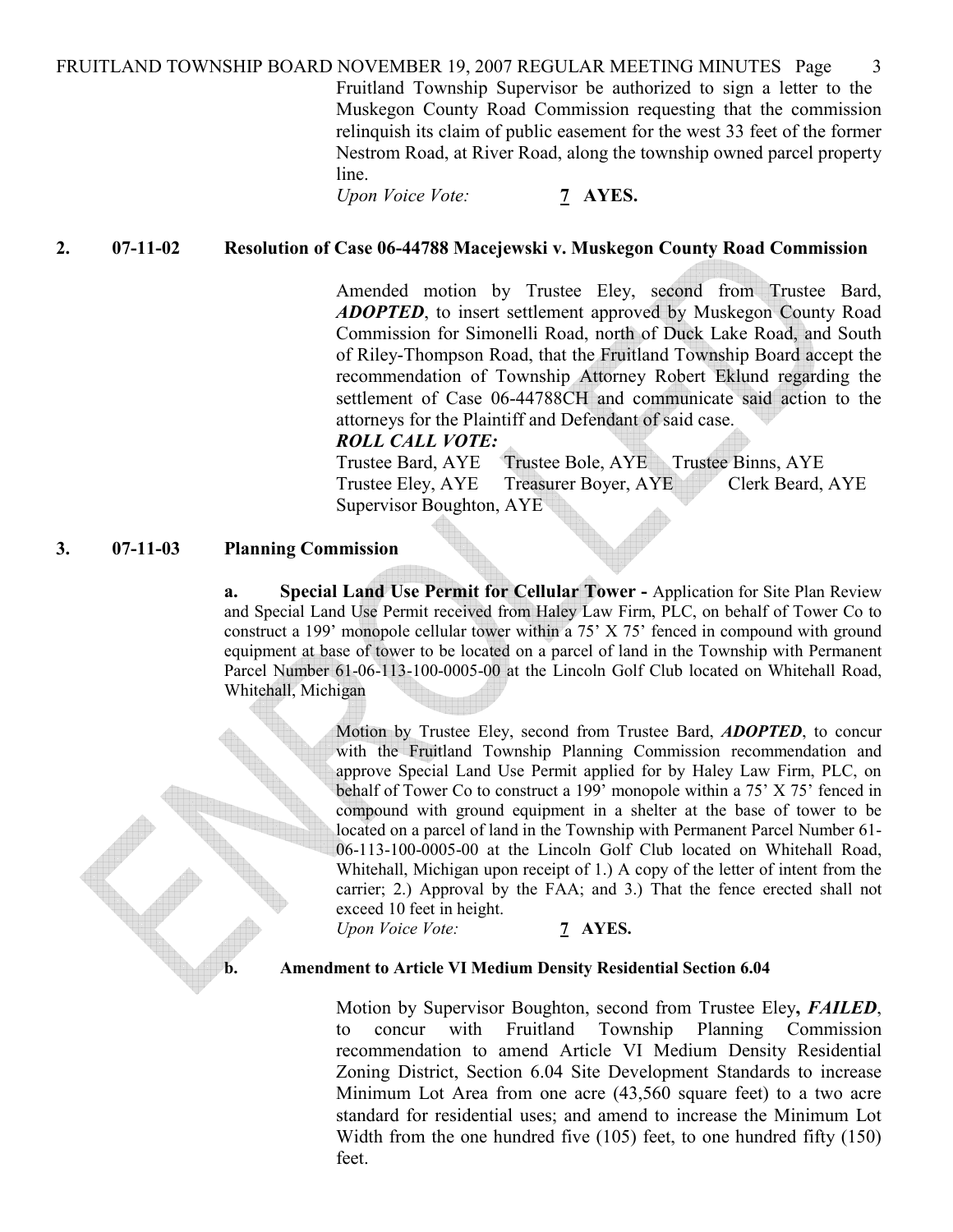## FRUITLAND TOWNSHIP BOARD NOVEMBER 19, 2007 REGULAR MEETING MINUTES Page 4 ROLL CALL VOTE:

Trustee Bard, NAY Trustee Bole, NAY Trustee Binns, NAY Trustee Eley, AYE Treasurer Boyer, NAY Clerk Beard, NAY Supervisor Boughton, AYE

## c. Amendment to Article VIII a. Inland Lake District Section 8.01a Intent and Purpose and Section 8.02a Site Development Standards

Motion by Trustee Bole, second from Trustee Eley, ADOPTED, to concur with the Fruitland Township Planning Commission recommendation and amend Article VII a. Inland Lakes Zoning District, Section 8.01 a. purpose, Intent and Covered Areas, and Section 8.02 a. Site Development Standards (5).

Upon Voice Vote: 7 AYES

## d. Amendment to Zoning District – Northeast corner of Section 4, and Northwest corner of Section 3 Rezone from Light Industrial Zoning District to Medium Density Residential

Motion by Trustee Eley, second from Trustee Bard, **ADOPTED**, to concur with the Fruitland Township Planning Commission recommendation to amend and rezone the Light Industrial Zoning District in the northeast corner of Section 4, and the northwest corner of Section 3 of Fruitland Township to a Medium Residential Zoning District.

## ROLL CALL VOTE:

Treasurer Boyer, AYE Clerk Beard, NAY Trustee Bard, AYE Trustee Bole, NAY Trustee Binns, AYE Trustee Eley, AYE Supervisor Boughton, AYE

## e. Amendment to Fruitland Township Zoning Map –

Motion by Trustee Eley, second from Trustee Binns, **ADOPTED**, to amend the Fruitland Township Zoning Map to reflect the approved amendments to the Zoning Districts by the Monday, November 19, 2007 action of the Fruitland Township Board.

Upon Voice Vote: 7 AYES.

## 4. 07-11-04 Appointment to White Lake Fire Authority

Motion by Supervisor Boughton, second from Clerk Beard, **ADOPTED**, to appoint Treasurer Debbie Boyer as a Fruitland Township representative to the White Lake Fire Authority.

Upon Voice Vote:

AYE: Trustee Binns, Trustee Eley, Treasurer Boyer, Clerk Beard, Supervisor Boughton

NAY: Trustee Bard, Trustee Bole

## 5. 07-11-05 Land Conservancy Resolution of Support